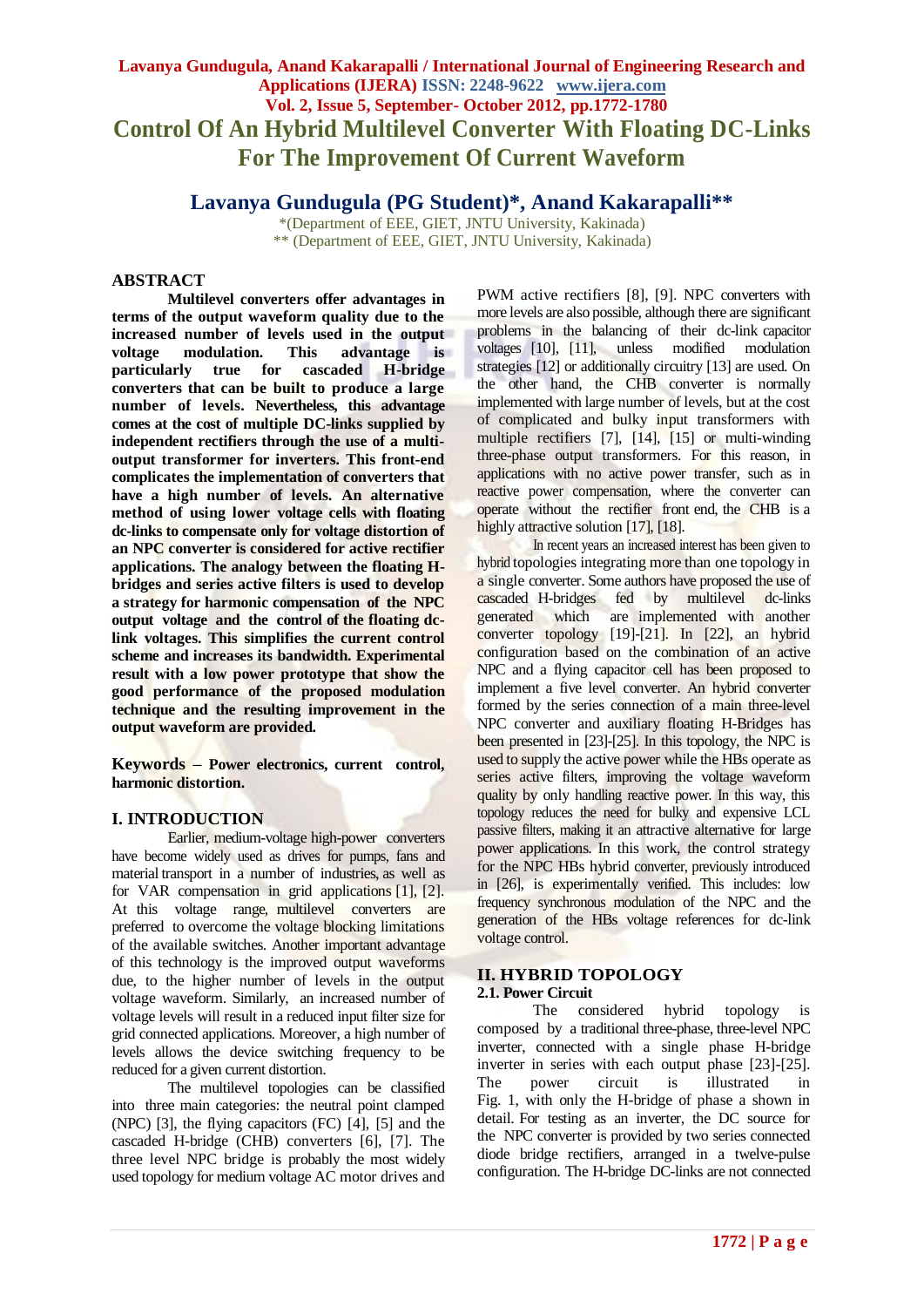to an external DC power supply, and they consist only of floating capacitors kept at a constant voltage by the control strategy detailed in Section III.

In the hybrid topology considered, the NPC inverter provides the total active power flow. For highpower medium

voltage NPC, there are advantages to using latching devices

such IGCTs rather than IGBTs, due to their lower losses and

higher voltage blocking capability [23], [25], [27], imposing

a restriction on the switching frequency. In this work, an

NPC operating at a low switching frequency (of 250Hz) is

considered. In contrast, the H-bridges are rated at a lower

voltage and need to be commutated at a higher frequency for

an effective active filtering effect. This calls for the use of IGBT.



#### $Fig. 1.$ Hybrid topology power circuit.

The proposed converter, shown in Fig.1, can be analyzed from two different points of view. The first interpretation is as a single hybrid multilevel inverter with a nine level phase voltage, achieved by the cascade connection of a three level NPC leg and an H-bridge perphase. The second interpretation is as an NPC converter with a series active filter that compensates for the harmonic content introduced by the low switching NPC stage. If the NPC bridge is to be modulated at a low switching frequency, as proposed in this work, the second interpretation would seem to be more appropriate to devise a control algorithm, leading to the following two design challenges:

• To determine the lowest value of H-bridge dc-link voltage  $(V_H)$  that achieves adequate voltage harmonic compensation.

• To devise a control algorithm that ensures that the floating dclinks are properly regulated at this value.

For the modulation of the NPC inverter, the Selective Harmonic Elimination (SHE) method has been selected. This method has the advantage of very low switching frequency and hence low switching losses, while eliminating the low order harmonics. With the use of SHE modulation, the fundamental output voltage of the converter is synthesized by the NPC converter and thus the series HBs will only need to supply reactive power, allowing for operation with floating capacitor DC-links.

A drawback of any synchronous modulation method, such as SHE, is its limited dynamic capability and poor closed loop performance due to the use of a pre-calculated lookup table based approach, rather than real time calculations [28]. These drawbacks can, to a large extent, be overcome by the use of the series H-bridges which are modulated in real time, introducing an additional degree of control freedom to the circuit and cleaner feedback signals.

#### **2.2. NPC Selective Harmonic Elimination**

Three-level SHE is an established and well documented modulation strategy [29]. A qualitative phase output voltage waveform is presented in Fig. 2 considering a 5-angle realization, so five degrees of freedom are available. This enables the amplitude of the fundamental component to be controlled and four harmonics to be eliminated. Since a three-phase system is considered, the triple harmonics are eliminated at the load by connection, and hence, they do not require elimination by the modulation pulse pattern. Thus, the  $5<sup>th</sup>$ ,  $7<sup>th</sup>$ ,  $11<sup>th</sup>$  and 13<sup>th</sup> harmonics are chosen for elimination. For line-connected applications, this 5-angle implementation results in a switching frequency of 250Hz for the NPC portion of the converter and leaves the  $17<sup>th</sup>$  as the first harmonic component to appear in the steady state load current. On the other hand, for variable frequency drive applications, the number of angles must be varied in order to maintain a near constant switching frequency at any operation point [30].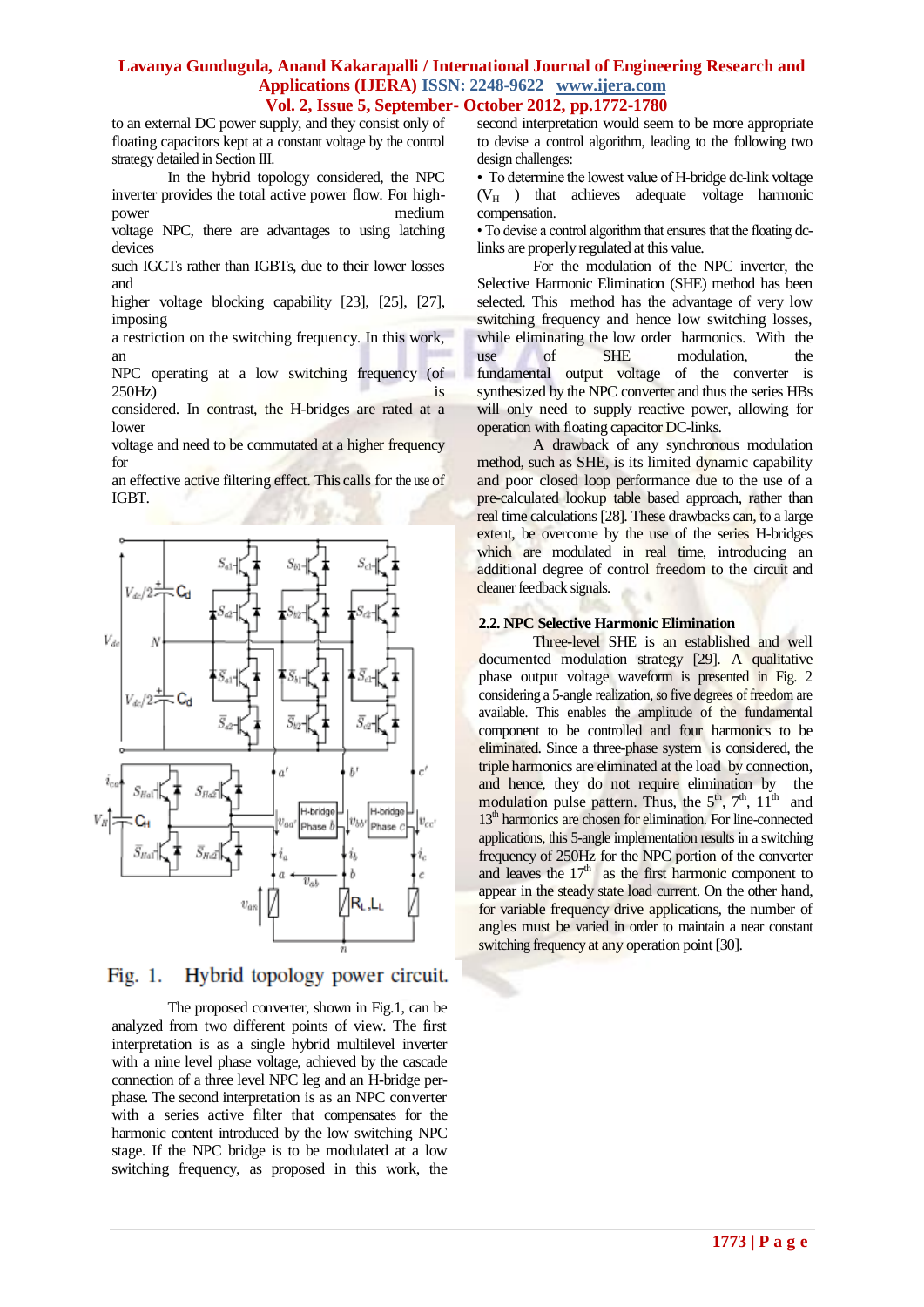

Fig. 2. Three-level NPC selective harmonic elimination phase voltage  $(v_{\alpha'N})$ waveform.

#### 2.3. H-Bridge floating DC-link voltage determination

The addition of the series H-bridge results in more levels being added on the output voltage waveform of the converter vaN . In particular, if the value of VH is smaller than Vdc/4, no redundant switching states are created and the output voltage waveform of the converter will have the maximum number of levels (nine), generating similar waveforms to those achieved by cascade Hbridge inverters with unequal dc sources [1], [31]. The increased number of output levels leads to a reduction in both the  $\Delta V$  of the output voltage waveform and the harmonic content of the overall output voltage vaN , enhancing the power quality of the hybrid converter. One logical solution would be to make VH equal to a sixth of the NPC total dc-link voltage, i.e.  $VH = Vdc/6$ , so that equally spaced output voltage levels would be created. On the other hand, considering that the NPC converter is modulated using the synchronous SHE method, the H-bridge should be modulated to compensate for the distortion created by the modulation of the NPC. This is a set of the set of the set of the set of the set of the set of the set of the set of the set of the set of the set of the set of the set of the set of the set of the set of the set of the set of the set of the set done at a higher frequency using carrier based unipolar PWM.

When deciding the value for the dc-link voltage of the H-

bridges VH , a sufficiently large value should be selected to to the selected to the selected to the selected to the selected to the selected to the selected to

achieve appropriate compensation of the remaining distortion,

while at the same time the value of VH should be kept as a set of the set of the set of the set of the set of the set of the set of the set of the set of the set of the set of the set of the set of the set of the set of the set of the set of the set of the set of the set

low as possible in order to minimize the additional switching

losses.

The voltage distortion remaining from the SHE modulation of the NPC converter can be computed as the difference from the NPC output voltage and the reference value. The NPC output voltage is calculated including the interaction between the phases, i.e. excluding the common mode voltage from  $\sim$ the resulting waveform. In Fig. 3a, the NPC SHE output pattern and the corresponding reference are shown. The load phase voltage resulting from the interaction of the three phases through the load neutral, as shown in Fig. 3b, is used to compute the H bridge reference as the difference between this signal and the reference. This results in a reference signal with lower amplitude than that calculated directly from the SHE patterns, as shown in Fig. 3c. The peak value of this harmonic reference voltage varies, depending on the modulation index as illustrated in Fig. 4 for the best and worst case, respectively. On the other hand, Fig. 4b) suggests that, if  $V_H$  was limited to a lower value, e.g.  $0.167\cdot V_{\text{dc}}$ , over modulation would occur but only for short periods since the peaks in the harmonic voltage reference waveform have a low voltage-time area. In

other words, a compromise between the value of  $V_H$ and

the error incurred by over-modulating the HBs has to be

found. A methodology for the solution of this tradeoff is

described in [26] and from this, it can be concluded that

the best compensation is obtained for values of  $V_H$ between  $0.167 \cdot V_{dc}$  and  $0.25 \cdot V_{dc}$ . Owing to the compromise between compensation and minimization of the switching losses in the H-bridges, a value of  $0.167\text{-}V_{\text{dc}}$  is used for  $V_{\text{H}}$  in this work. To estimate the H-bridge switching losses the following considerations are made:

• The blocking voltage of their semiconductors is one third of the blocking voltage of the NPC switches, and hence, lower nominal voltage devices can be used.

• The lower the nominal blocking voltage of a semiconductor, the faster the switching and the lower the switching losses.

• The current in both converters is the same.

For switches with approximately 1:3 nominal voltage ratio and with similar current rating (e.g. 1.7kV, 1200A IGBT and 4.5kV IGCT, 1100A [32], [33] respectively), the ratio between the switching energy losses is around 1:8 . Then, considering the number of commutations in an H-bridge and in one NPC leg, the losses ratio as a function of their average switching frequencies can be expressed as

$$
\frac{P_h}{P_{npc}} = \frac{f_h}{8f_{npc}}
$$
 (1)

In this work, 1 was chosen as the ratio in order to achieve an even distribution switching losses among both, the main and auxiliary converters. Hence, as the synchronous pulse pattern results in an average switching frequency of 250Hz for the NPC, the H-bridge PWM carrier frequency is set to 2kHz.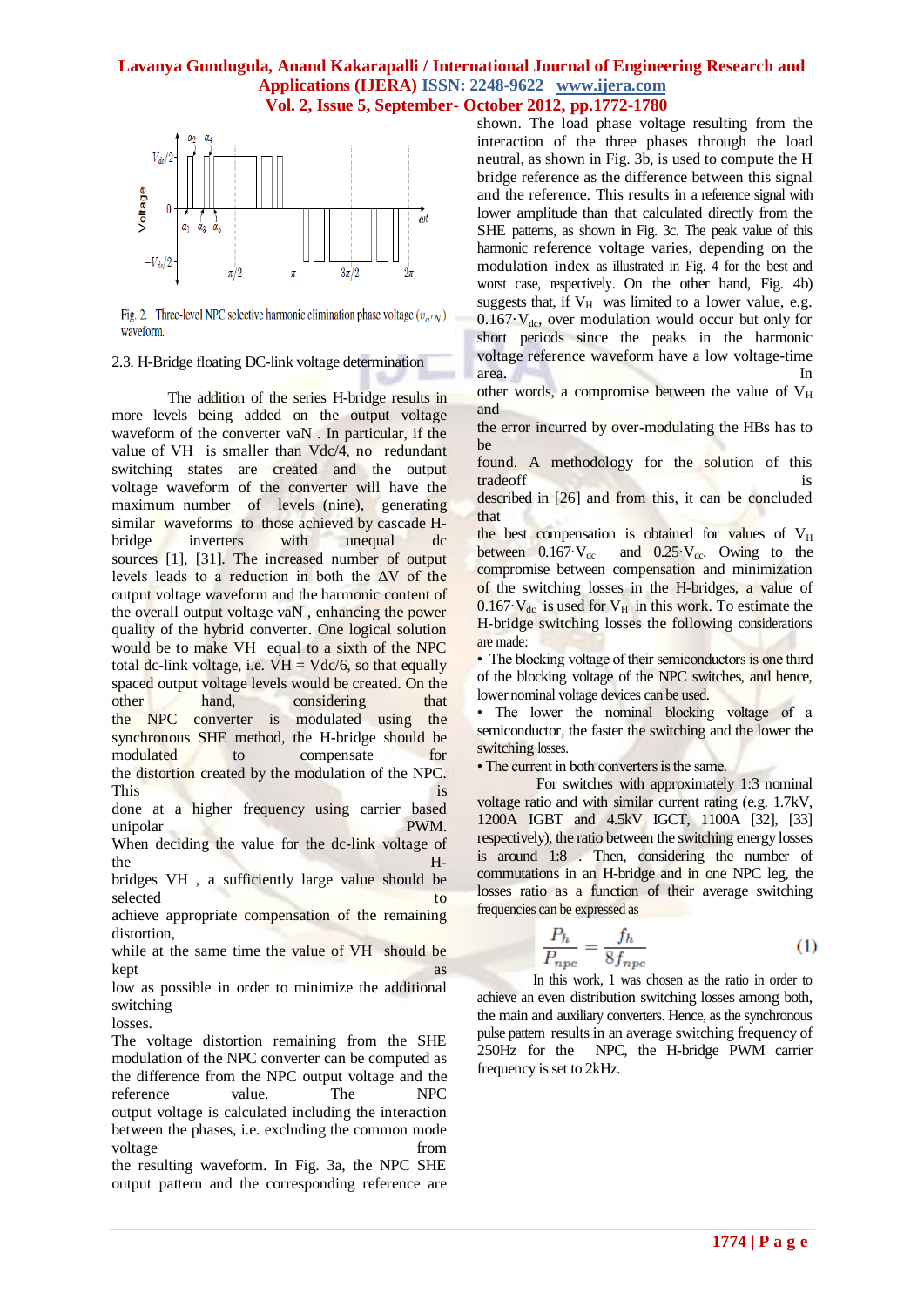

Fig. 3. H-bridge reference voltage generation for  $m = 0.8$ : a) NPC SHE pattern, b) load phase voltage, c) H-bridge harmonic reference with (black) and without (gray) common mode voltage.



Fig. 4. H-bridge reference voltage and carrier waveform, in pu respect to  $V_{dc}$ : a) for  $m = 0.8$ , b) for  $m = 0.89$ .

# **III. CONTROL STRATEGY**

3.1. H-bridge controller

Each series H-bridge converter is independently controlled by two complementary references, as shown in Fig. 5. The first reference vaa'(fn) corresponds to the inverse of the harmonics remaining from the SHE pulse pattern, calculated as described in the previous section from the difference between the NPC pulsed voltage pattern and its sinusoidal voltage reference. This calculation provides a fast and straightforward distortion estimation allowing for simple feed-forward compensation. Moreover, this voltage does not have a fundamental voltage component and hence it does not affect the floating average DC-link capacitor voltage. Nevertheless, to achieve start-up capacitor charge and to compensate voltage drift due to transient operation, an additional reference component for DClink voltage control is included. This second component of the voltage reference vaa′ (f1) corresponds to a signal in phase with the load current. This voltage is used to inject small amounts of active power into the cell in order to control the H-bridge DC-link voltage at its reference value V H During operation, the fundamental load current is generated by the NPC converter. In order to synchronize the voltage

reference vaa′ (f1) with this current, a phase lock loop (PLL) algorithm is used, which guarantees zero phase shift between both signals and therefore maximizes the active power transfer to the capacitors for any power factor. The magnitude of this voltage reference is obtained from the DC-link voltage controller shown in Fig. 5. For the design of this voltage controller, the dynamic model (2) of the dclink voltage  $v_{\text{Ha}}$  as a function of  $v_{\text{aa}}'$  is used. This model has been developed based on an instantaneous active power balance applied to the simplified cell circuit of Fig. 6.



Fig. 5. H-bridge control diagram for phase a.



Fig. 6. Simplified H-bridge circuit for dynamic modeling of dc-link voltage.

$$
\frac{C_H}{2} \cdot \frac{dv_{Ha}^2}{dt} \approx \frac{\hat{i}_a \cdot \hat{v}_{aa'}}{2}.
$$
 (2)

A undesirable characteristic of (2) is its nonlinearity with

respect to  $v_{H_a}$ . This can be dealt with by linearization or

by simply introducing the auxiliary variable  $x = v^{Ha}$ and

controlling x directly. As is indicated in Fig. 5, the latter

alternative is implemented in this work. Finally, the transfer

function can be expressed as (3), which is first order and can

be easily controlled by a PI regulator to follow the constant reference  $v_H^2$ <sup>\*</sup>.

$$
\frac{X(s)}{\widehat{V}_{a'a}(s)} \approx \frac{\widehat{i}_a}{C_H \cdot s} \tag{3}
$$

3.2. External current control loop

For good dynamic performance, an outer load current loop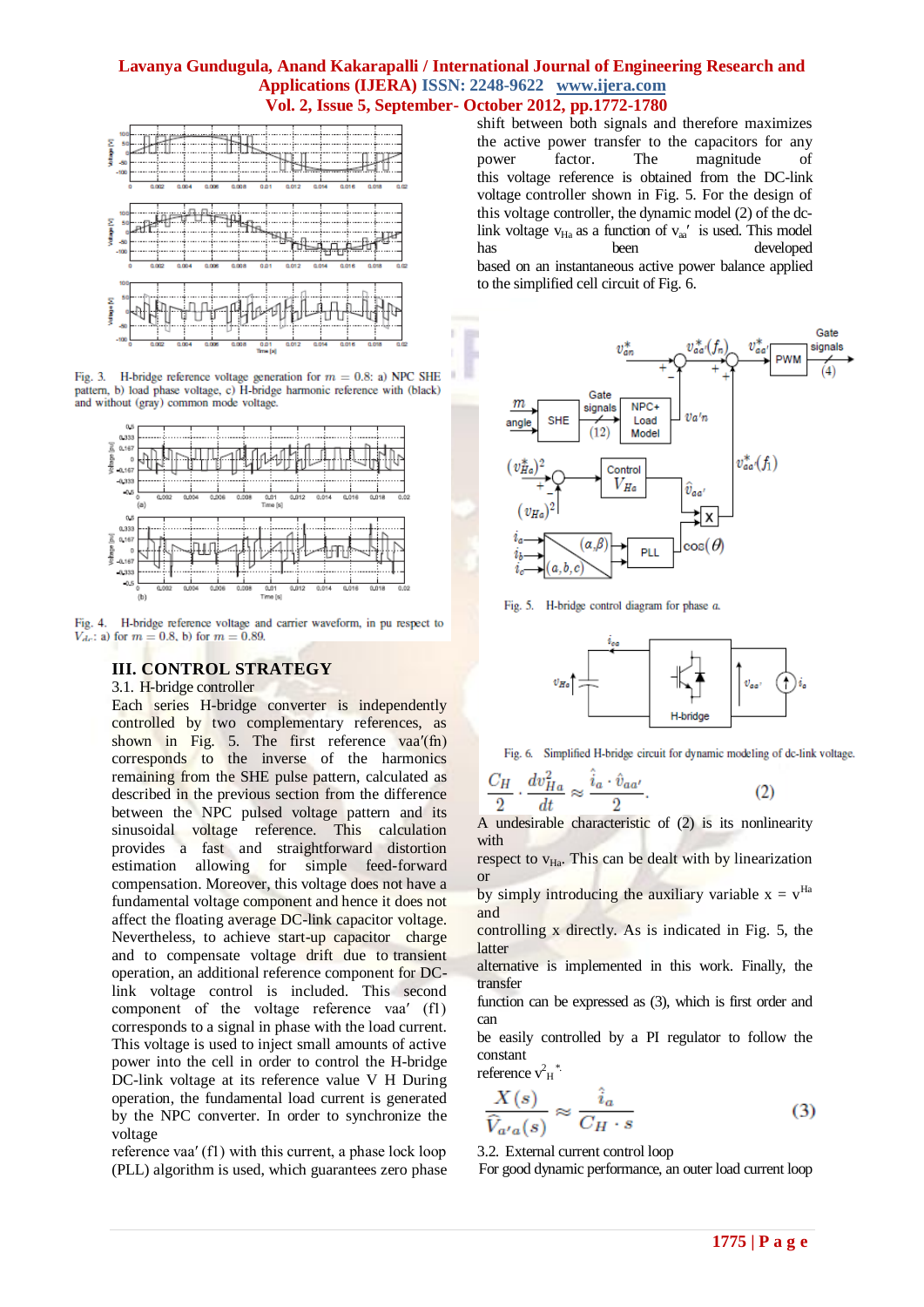can be implemented as shown in Fig. 7. As low order har-

monics are compensated by the H-bridges, the current can be synchronously sampled with the H-bridge carrier, providing a providing the set of  $\alpha$ 

good estimation of its fundamental value. Moreover, as a high sampling frequency is used, a high current bandwidth can be

achieved. It is important to note that, in applications with low frequency switching patterns, such as the SHE modulation, the the state of the state  $\mathbf{r}$  the state of the state of the state of the state of the state of the state of the state of the state of the state of the state of the state of the state of the state of the s

use of direct synchronous sampling of the currents is not adequate to obtain the fundamental current because the switching harmonics do not cross zero at regular intervals. Instead,

observers are needed to extract the fundamental current values [34] otherwise complex nonlinear control schemes are required [35]. In the present work, this problem is overcome by the

compensating effect of the series connected H-bridges, which moves the spectra from the non-eliminated SHE harmonics to the high frequency H-bridge carrier band. This effectively simplifies the outer load current control loop design, resulting in a standard dq frame linear current regulator as shown shown

Fig. 7. 3.3. H-bride DC-link voltage control under regenerative operation In regenerative operation, such as active front end end and the sense of the sense of the sense of the sense of the sense of the sense of the sense of the sense of the sense of the sense of the sense of the sense of the sense of the sense of the sense of the sense applications for regenerative drives, the power flow needs to be controlled bi-directionally. This is possible due to the interaction between the converter and load voltages through the grid impedance, usually an inductive filter. As indicated in the state of the state in the state of the state in the state in the state of the state in the state of the state in the state of the state of the state of the state of the state of the state of the state of t Fig. 8, under the regenerative operation, the load current flow is inverted. Under these conditions, the PLL of

Fig. 5 will detect the absolute current phase. This means that a positive reference for the fundamental voltage amplitude vaa $>$  $\Omega$ 

still implies a positive power flow into the cell and hencean increase in the DC-link voltage level  $v_{Ha}$ . Likewise, a negative fundamental voltage amplitude  $v_{aa}$  $<$  0 produces a reduction in the DC-link voltage level. In other words, the control for the H-bridge cell is effective, irrespective of the direction of power flow. Therefore the technique can be applied without modification for inverter or rectifier mode of operation.





Fig. 8. Hybrid topology as inverter with active load: a) Equivalent circuit, b) Phasor diagram for feeding mode, c) Phasor diagram for regenerative mode.

# **IV. RESULTS**

The first phase of the work was to evaluate the proposed topology and control method. Experimental results are included to show the controlled DC-link voltage of the H-Bridges and the current waveform improvement for the Hybrid Inverter. A second stage with simulation results showing the proposed converter operating as AFE rectifier, using Mat lab/Simulink coupled with the circuit simulator PSIM are also included. The physical ratings of the considered converter are those of a 1kW laboratory prototype with a total DC-link voltage of  $V_{dc} = 180V$  and rated current of 10A. The capacitors used for the H-bridges are  $C_H = 2200 \mu F$  and their reference voltages have been set to  $v^H = 30V$ . The control platform for this t of a DSP board with a Texas Instrument TMS320C6713 processor coupled with a daughter board based on a Xilinx/Spartan III FPGA including multiple A/D converters. In this configuration, the FPGA operates as a sampling clock, triggering the A/D conversions and interrupting the DSP. The processor is used for the calculation of all the controllers which results in a voltage

reference for the converter, with this voltage reference the

processor addresses the SHE tables and passes the information of commutation angles  $(\alpha_x)$  and voltage phase to the FPGA.

The FPGA performs the SHE modulation, the calculation of

the harmonic references for the H-bridges and its unipolar PWM modulation using a carrier frequency of 2kHz.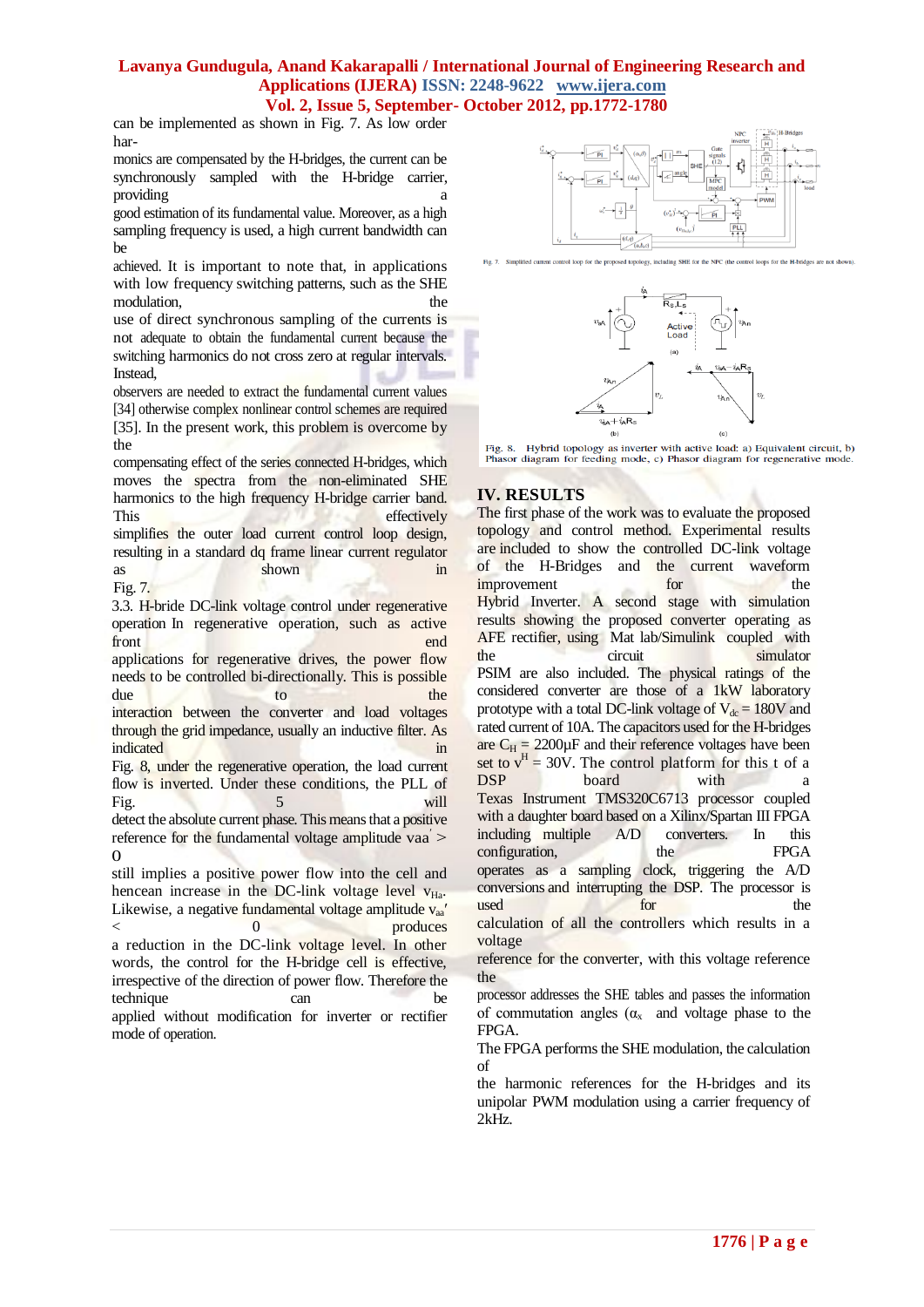## **5.1. Results for the inverter configuration**

Experimental results are gained feeding a linear load with values  $R_L = 10\Omega$  and  $L_L = 3mH$  with the 1kW prototype. As previously discussed in section III-C, the converter is operated with  $V_{dc} = 180V$ , while the H-Bridge dc-link voltage reference was set to 30V. For comparison purposes, Fig. 9 shows the results for the NPC inverter operating without H-bridge compensation. In thisresult the NPC inverter is modulated by a 5-angle SHE pattern and  $m = 0.8$ . The first waveform corresponds to the NPC inverter output phase voltage  $v_a$ <sup>'</sup><sub>N</sub> which results in the 9-level load voltage waveform v<sub>an</sub> of Fig.9b. Finally, Fig.9c shows the resulting output current waveform with its characteristic low frequency distortion. In comparison to the previous results, the full hybrid topology results are shown in Fig. 10. Fig. 10a shows the three-level NPC output voltage,  $v_a'_{N}$ , generated under the same conditions, while Fig. 10b shows the output voltage of the respective H-Bridge  $v_{aa}$ '. Note the higher switching frequency

compared with the NPC output. Additional distortion can be appreciated due to the semiconductors drop, which will not not

be relevant for higher voltage applications. The H-Bridge DC- link voltage is shown in Fig. 10c, which is controlled to be the the

desired voltage of  $V_H = 0.167 \cdot V_{dc}$  as described in II-C. Also, it can be noted that in Fig. 10e that 33 different voltage levels levels

are applied to the load voltage, causing less distortion in the output inverter waveforms than in the waveforms of Fig. **9.** The contract of the contract of the contract of the contract of the contract of the contract of the contract of the contract of the contract of the contract of the contract of the contract of the contract of the

This is seen clearly in the current waveform in Fig. 10f , with a highly sinusoidal shape compared with the output current waveform without the H-Bridges harmonic compensation in Fig. 9c. Hence, comparing the results of Fig. 9 with those of Fig. 10, it is clear that current waveform improvement has been achieved with the hybrid inverter. This is confirmed by the spectral analysis shown in Fig. 11. Here, the spectral content of simulated results corresponding to the steady state currents shown in Fig. 9c and 10f are compared. For this analysis, simulated data is used to overcome inaccuracies, caused by use of a low voltage prototype, in particularly the effect of semiconductor drop. For the NPC converter, as expected, the spectrogram does not show the lower order harmonics. However it does have more than 7% of the 17th and 19th harmonics and significant amplitude in higher order harmonics, resulting in a current THD of 12.9%. On the other hand, the operation of the hybrid converter shows almost a complete elimination of these characteristic harmonics, resulting in a current THD of 2.4%.



NPC inverter operation at 50Hz with  $m = 0.8$ . Fig. 9.

#### **5.2. Experimental results for current closed loop operation**

This section presents results to ascertain converter's performance under closed loop conditions. First, the converter is run without the use of the series H-bridges (for comparison purposes only), and the results are shown in Fig. 12. It can be clearly seen that the output voltage of the converter in Fig. 12a suffers greatly due to the dynamic changes in modulation

depth demanded by the output of the current control, hence

constantly changing between patterns. This changing reference is produced by the feedback of the switching current harmonics that are significant in magnitude and can not be filtered by by

synchronous sampling. The resulting, heavily distorted, load current waveform is shown in Fig. 12b. This poor result is to be expected when linear current control is used with synchronous pulse patterns for the reasons given in III-B. In comparison, the results presented in Fig. 13 show highly sinusoidal current waveforms. The series H-bridges have compensated for the output distortion and enabled the use of a highly dynamic

closed loop current control, without introducing additional

commutation in the NPC bridge. The main objective of current waveform improvement has been achieved, thanks to the additional voltage levels introduced by the series connected

H-Bridges, without the need for extra DC-link power supplies.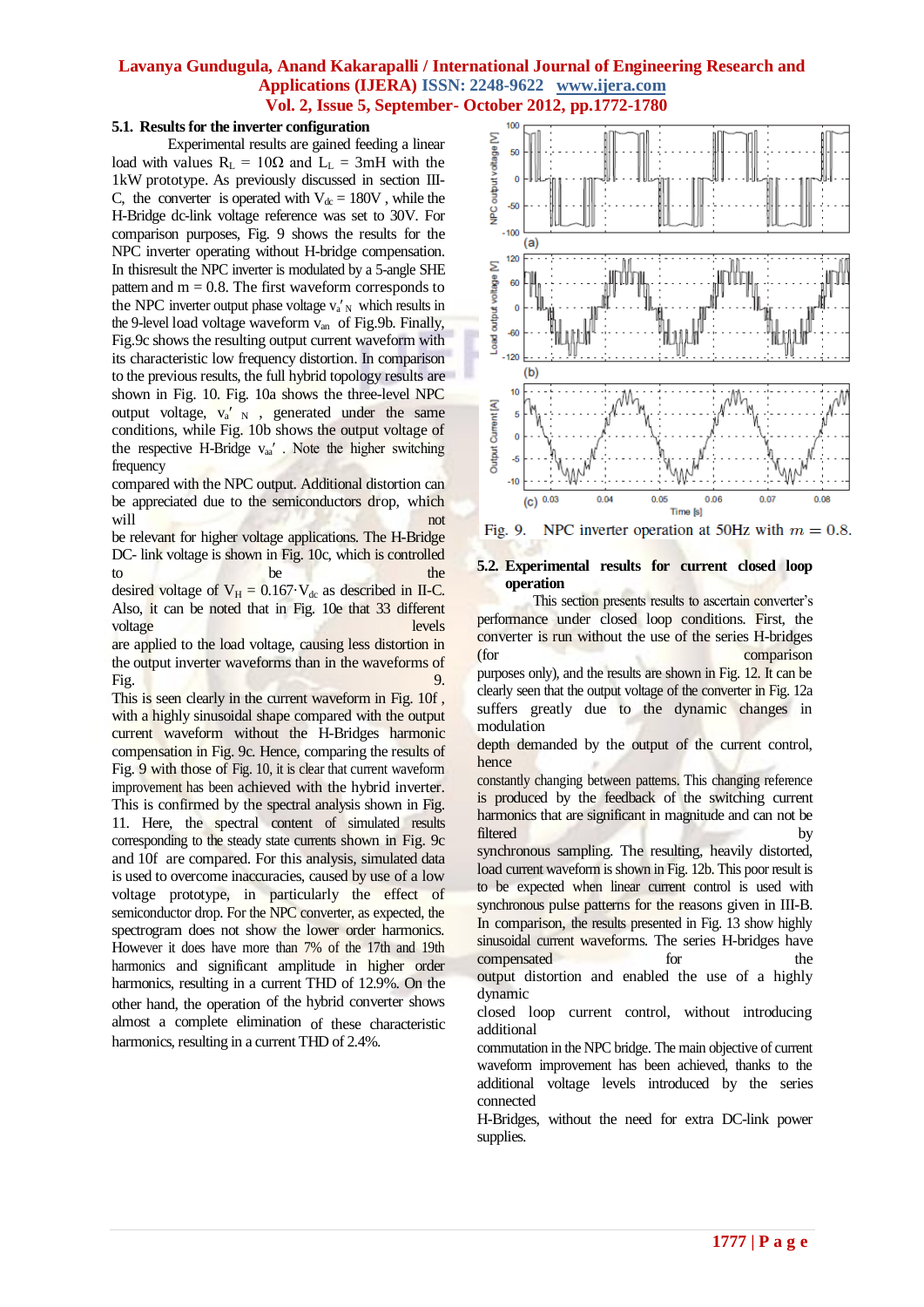

Fig. 10. Hybrid inverter operation at 50Hz with  $m = 0.8$ 



Current spectrum for 50Hz operation with  $m = 0.8$ . a) NPO Fig. 11. modulated by SHE. b) Full hybrid converter.



NPC inverter 50Hz closed loop operation with Bandwidth of 160Hz, Fig. 12.  $near$ = 0.81: a) the NPC voltage output of phase A; b) Resulting load current.



Fig. 13. Hybrid inverter 50Hz closed loop operation with Bandwidth of 160Hz, near  $m = 0.81$ : a) NPC voltage output of phase A; b) Voltage output of the H-Bridge A; c) Controlled load current.



Fig. 14. Closed loop current response: a) Measured currents in the synchronous frame  $d/q$ ; b) Phase current.



Fig. 15. Voltage during current step: a) NPC voltage response; b) Total load phase voltage

The current loop dynamic response is shown in Fig. 14 and 15, where a step from 4A to 8A in the d axis current is commanded while the q axis current reference is kept constant. Note that no significant oscillations are present in the NPC voltage (as shown in Fig. 15a), which keeps operating with the 5-angle pattern, even during the current transient. During the transient however, small oscillations are present in the currents due to the limited compensation capability of the H-bridges, which is a result of their low voltage and to the limited amount of energy stored on them. Nevertheless, this additional oscillation decreases rapidly once the NPC stabilizes and reaches a quasi steady state.

#### **5.3. Results for the active rectifier configuration**

Figure 16 presents simulation results for the hybrid topology and control method when it is used as an active rectifier connecting a 115V line-to-line grid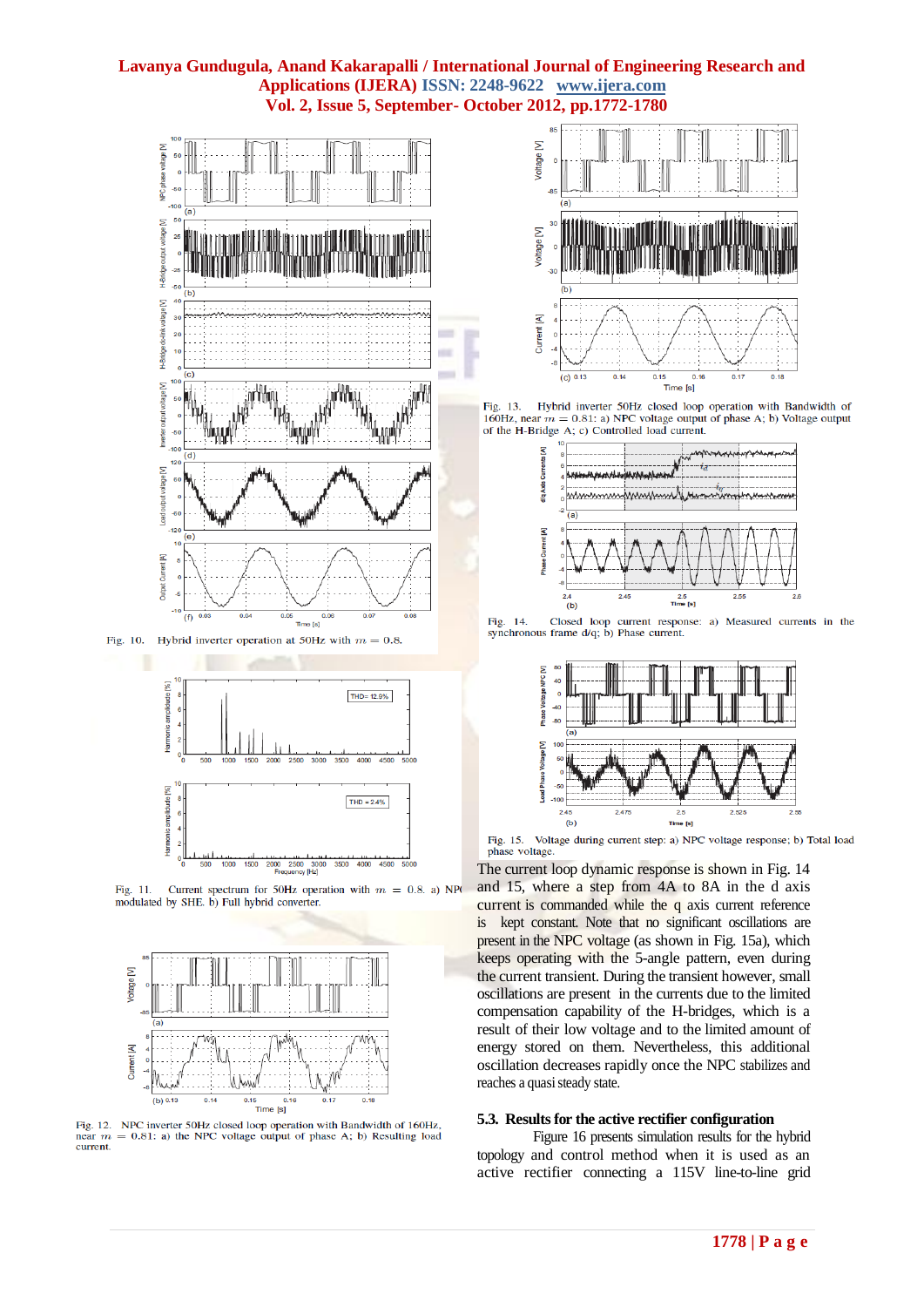through a line impedance of  $L_s = 1.5 \text{mH}$  and  $R_s =$ 0.2 $\Omega$ . Note that at t = 0.14s, a change from feed to regenerative load mode has been demanded. This results in the change in polarity of the input

current  $i_a$  and in the NPC-SHE voltage output  $v_a'$ <sub>N</sub>. The phase to neutral supply voltage  $v_{an}$  clearly shows the multilevel stepped waveform introduced by the NPC rectifier and the H-bridge series filter, which results in a high quality input current. The proposed DC-link control method exhibits good performance which can be observed in that the H-bridge DClink voltage  $V_{Ha}$  remains close to the demanded  $V_{dc}/6$ , even though there is a change in the direction of power flow.



Fig. 16. Change from feeding to regenerating mode (at  $t = 0.14s$ ) for the Hybrid Inverter: a) NPC-AFE phase voltage  $v_{A'N}$ ; b) Line to neutral supply voltage  $v_{An}$ ; c) H-bridge dc-link voltage  $V_{Ha}$ ; d) Load current  $i_A$  of phase  $a$  in [pu] with 10A rated base and Active load voltage  $v_{sA}$  in [pu] with 100V rated base

#### **V. CONCLUSION**

This paper presents the series connection of a SHEmodulated NPC and H-bridge multilevel inverter with a novel control scheme to control the floating voltage source of the H-bridge stage. The addition of the Hbridge series active filter or additional converter stage is not intended to increase the power rating of the overall converter. Rather, the main goal is to improve, in a controllable or active way, the power quality of the NPC bridge which may have a relatively low switching frequency. This enables superior closed loop performance for medium-voltage NPC-SHE based schemes, where this modulation strategy has been selected for efficiency purposes. It also allows the use of smaller inductive filters when connecting to the utility supply in AFE applications. Since no changes are made to the power circuit and modulation stage of the NPC inverter, the series Hbridge power circuit and its control scheme can be easily added as an upgrade to existing NPC driven

applications. The proposed series H-bridge filter control scheme can be used either as a grid or load interface, depending on whether the NPC converter is used as an AFE or inverter respectively. Both possibilities can be combined if used in a back to back configuration. The proposed floating dc-link voltage control scheme can be adapted to other hybrid topologies or cascaded H-bridge converters with the advantage that isolated input transformers can be avoided.

#### **REFERENCES**

- [1] J. Rodríguez, S. Bernet, B. Wu, J. Pontt and S. Kouro, "Multi-level voltage-sourceconverter topologies for industrial mediumvoltagedrives," IEEE Trans. Ind. Electron., vol. 54, no. 6, pp. 2930-2945, Dec. 2007.
- [2] S. Kouro, M. Malinowski, K. Gopakumar, J. Pou, L. Franquelo, B. Wu,J. Rodríguez, M. Pérez and J. León,"Recent Advances and Industrial Applications of Multilevel Converters," IEEE Trans. Ind. Electron., vol. 57, no. 8, pp. 2553-2580, Aug. 2010.
- [3] J.S. Lai and F.Z. Peng, "Multilevel converters-A new breed of power converters," IEEE Trans. Ind. Applicat., vol. 32, no. 2, pp. 509- 517,May/Jun. 1996.
- [4] T. Meynard and H. Foch, "Multi-level choppers for high voltage applications," Eur. Power Electron. J., vol. 2, no. 1, pp. 45-50, Mar.1992. [5] T. Meynard, H. Foch, P. Thomas, J. Courault, R. Jakob and M. Nahrstaedt, "Multicell converters: Basic concepts and industry applications," IEEE Trans. Ind. Electron., vol. 49, no. 5, pp. 955-964, Oct. 2002.
- [6] M. Marchesoni, M. Mazzucchelli and S. Tenconi, "A non conventional power converter for plasma stabilization," IEEE Trans. Power Electron.,vol. 5, no. 2,pp. 212-219, Apr. 1990.
- [7] P. Hammond, "A new approach to enhance power quality for medium voltage AC drives," IEEE Trans. Ind. Appl., vol. 33, pp. 202-208, Jan./Feb. 1997.
- [8] J. Rodríguez, J. Pontt, G. Alzamora, N. Becker, O. Einenkel and A. Weinstein, "Novel 20 mw downhill conveyor system using threelevel converters," IEEE Trans. Ind. Electron., vol. 49, no. 5, pp. 1093-1100, Oct. 2002.
- [9] A. Yazdani and R. Iravani, "A neutral point clamped converter system for direct drive in variable speed wind power unit," IEEE Trans. Energy Conversion, vol. 21, pp. 596-607, Jun. 2006.
- [10] J. Pou, R. Pindado and D. Boroyevich,"Voltage-balance limits in fourlevel diode-clamped converters with passive front ends," IEEE Trans. Ind. Electron., vol. 52, no. 1, pp. 190-196, Feb. 2005.